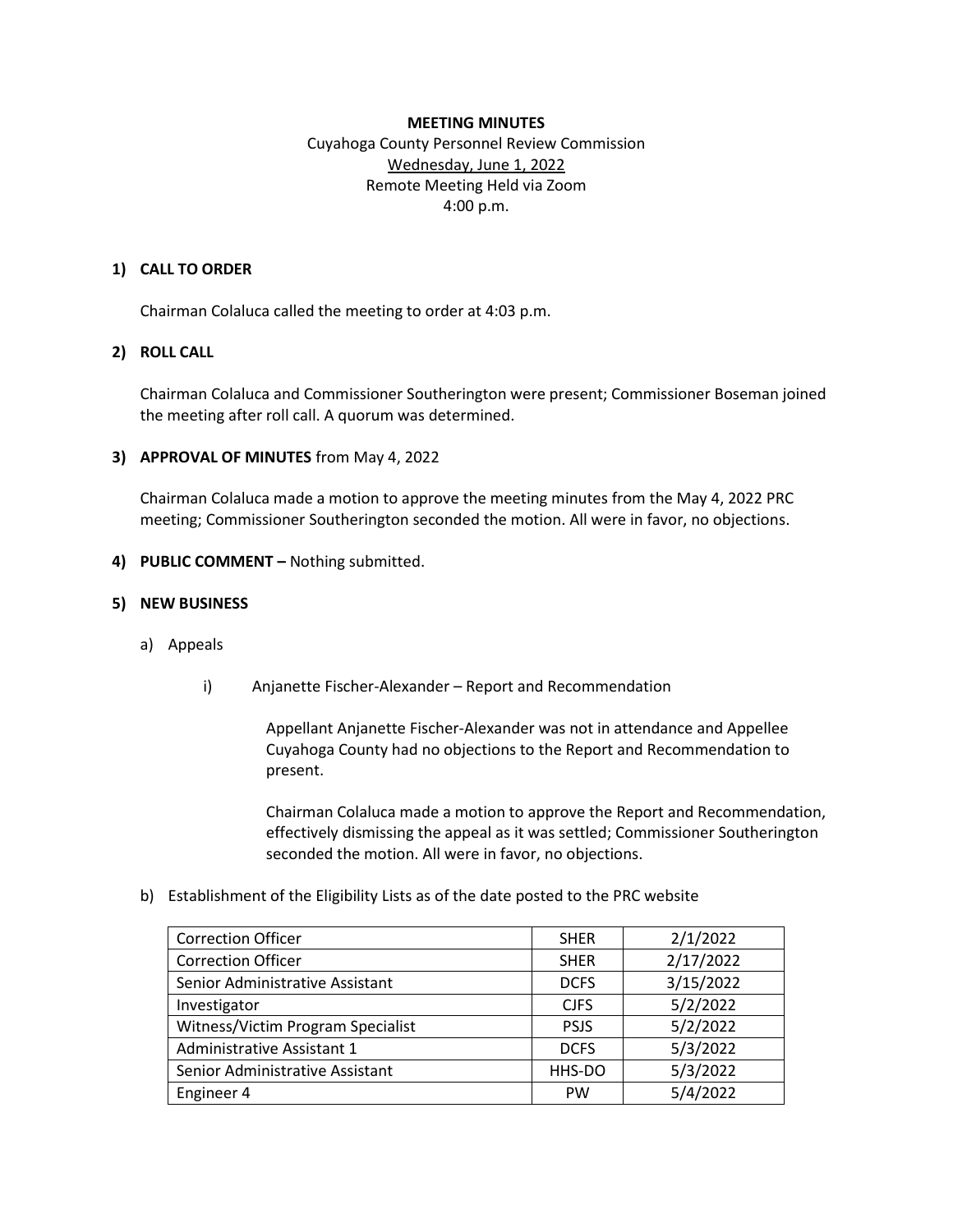| Human Resources Business Partner                   | <b>HR</b>   | 5/4/2022  |
|----------------------------------------------------|-------------|-----------|
| <b>Human Resources Generalist</b>                  | <b>HR</b>   | 5/4/2022  |
| Supervisor, Social Services                        | <b>DCFS</b> | 5/4/2022  |
| <b>Tax Collection Manager</b>                      | <b>TREA</b> | 5/4/2022  |
| Social Service Worker 3                            | <b>DCFS</b> | 5/5/2022  |
| <b>Account Clerk 2</b>                             | <b>CJFS</b> | 5/9/2022  |
| <b>Information Systems Analyst</b>                 | IT          | 5/9/2022  |
| <b>Custodial Worker</b>                            | PW          | 5/9/2022  |
| <b>HHS Training Specialist</b>                     | <b>HHS</b>  | 5/9/2022  |
| <b>Account Clerk</b>                               | <b>DCFS</b> | 5/10/2022 |
| Forensic Scientist 2 - Firearms and Toolmark       | <b>MEO</b>  | 5/10/2022 |
| Dockworker                                         | <b>SHER</b> | 5/11/2022 |
| <b>Fraud Auditor</b>                               | <b>CJFS</b> | 5/12/2022 |
| Senior Business Intelligence Analyst               | <b>CJFS</b> | 5/13/2022 |
| <b>Fiscal Office Inquiry Assistant</b>             | <b>TREA</b> | 5/13/2022 |
| <b>Employment &amp; Family Services Specialist</b> | <b>CJFS</b> | 5/16/2022 |
| Supervisor, Employment & Family Service            | <b>CJFS</b> | 5/16/2022 |
| <b>Budget and Planning Administrator</b>           | <b>FO</b>   | 5/17/2022 |
| <b>Correction Officer</b>                          | <b>SHER</b> | 5/17/2022 |
| Deputy Sheriff                                     | <b>SHER</b> | 5/17/2022 |
| <b>Business Administrator 4</b>                    | <b>CJFS</b> | 5/18/2022 |
| <b>Emergency Call-Taker</b>                        | PSJS        | 5/19/2022 |
| Senior Project Manager                             | PW          | 5/19/2022 |
| Security Officer 2                                 | <b>SHER</b> | 5/23/2022 |
| Service Desk Analyst                               | IT          | 5/23/2022 |
| Sheriffs Clerk (Level 2)                           | <b>SHER</b> | 5/24/2022 |
| <b>Licensed Practical Nurse</b>                    | <b>DSAS</b> | 5/24/2022 |
| Engineer 3                                         | PW          | 5/25/2022 |
| Cook 1                                             | <b>SHER</b> | 5/25/2022 |
| Senior Bridge Inspector                            | PW          | 5/26/2022 |
| <b>Administrative Coordinator</b>                  | <b>SHER</b> | 5/26/2022 |
| Senior Human Resources Associate                   | <b>HR</b>   | 5/27/2022 |
| Intelligence Analyst                               | PSJS        | 5/27/2022 |

Chairman Colaluca made a motion to approve the establishment of the eligibility lists as of the date posted to the PRC website; Commissioner Boseman seconded the motion. All were in favor, no objections.

c) Class Plan Recommendations

Chairman Colaluca made a motion to approve the Class Plan recommendations; Commissioner Southerington seconded the motion. All were in favor, no objections.

d) PRC Resolution 2022-003: 1% COLA Increase 7/3/2022 -12/31/2022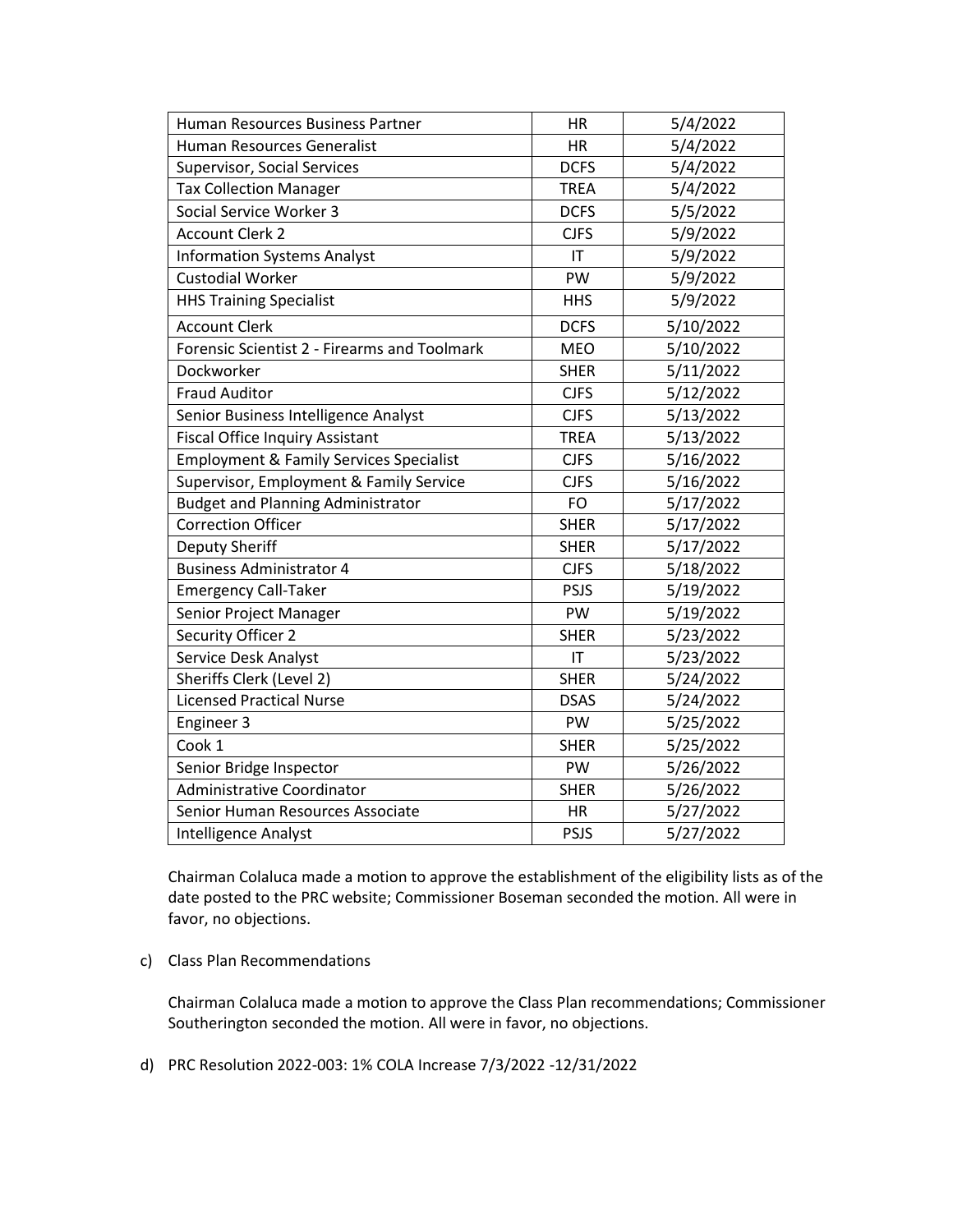PRC Staff Attorney Cynthia Sands addressed the Commission regarding PRC Resolution 2022- 003: 1% COLA increase commencing 7/3/2022-12/31/2022. Discussion ensued.

Chairman Colaluca made a motion to approve PRC Resolution 2022-003; Commissioner Boseman seconded the motion. All were in favor, no objections.

e) Proposed Recommended Changes to various provisions of the County's Employee Handbook

Pat Smock, Director, HR Employee Services, addressed the Commission regarding the proposed recommended changes to various provisions of the County's Employee Handbook. Discussion ensued.

Chairman Colaluca stated that the PRC would take the proposed changes into consideration and would act on them at the next PRC meeting in July, after the 20-day posting requirement has been completed.

### **6) EXECUTIVE SESSION**

a) Discussion of a Personnel Matter

Chairman Colaluca made a motion to close the meeting for Executive Session at 4:42 p.m.; Commissioner Boseman seconded the motion. All were in favor, no objections. The PRC went back on the record at 4:45 p.m.

Chairman Colaluca made a motion to accept the letter of resignation of Shane Greenlee, Employment Testing Specialist, effective June 10, 2022; Commissioner Southerington seconded the motion. All were in favor, no objections.

## **7) OTHER BUSINESS**

PRC Director Rebecca Kopcienski informed the Commission that, barring any changes from the State Government, the July PRC meeting and all following meetings will be held in person at the PRC offices**.**

## **8) ADJOURNMENT**

Chairman Colaluca made a motion to adjourn the meeting at 4:47 p.m.; Commissioner Boseman seconded the motion. All were in favor, no objections.

## Meeting Attendees

Chairman Tom Colaluca Commissioner Debbie Southerington Commissioner Allen Boseman Rebecca Kopcienski Shannon De Sciscio Mario Pollard